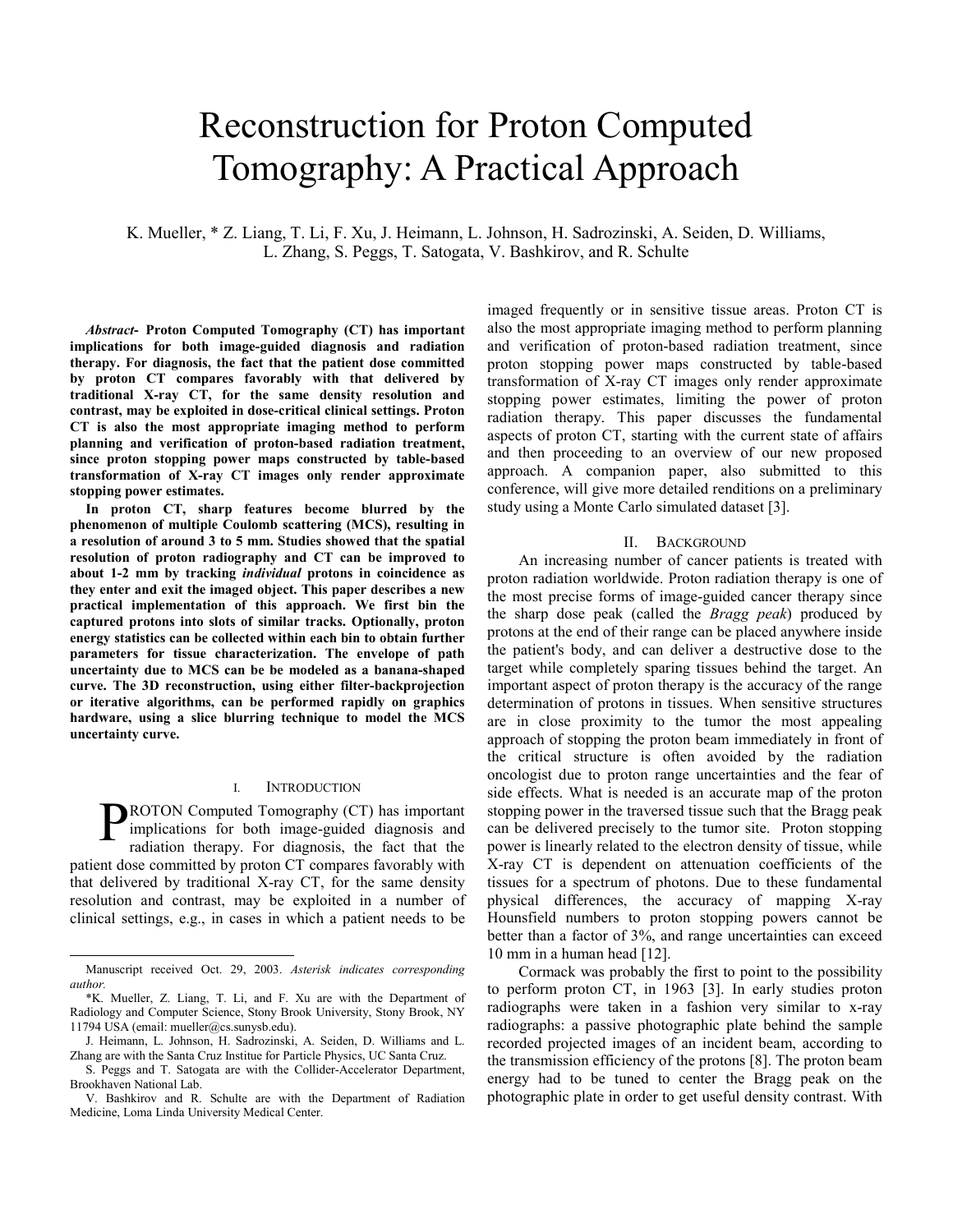this method, sharp features become blurred by the phenomenon of multiple Coulomb scattering (MCS), resulting in a resolution of around 3 to 5 mm. Later studies showed that the spatial resolution of proton radiography and CT can be improved to about 1-2 mm by tracking *individual* protons in coincidence as they enter and exit the imaged object [6][13]. Our implementation uses this most accurate approach.

## III. A PRACTICAL RECONSTRUCTION APPROACH

We shall assume that the incident angle (a pair in 3D) and the energy of the individual protons is available at good accuracy (see Fig. 1). A description of the equipment with which this can be achieved is subject of another paper [14] With regards to the 3D reconstruction, there are a number of challenges that need to be addressed:

- the large angular distribution of the particles must be accommodated
- the scattering envelope of the particles must be modeled
- the massive amount of projection data must be managed efficiently
- the reconstruction must be accomplished within a reasonable amount of time, i.e., on the order of minutes

The last item on this list determines the type of approach we feel is required to faciliate a practical implementation. We accomplish the first and third task on the list by sorting the data into bins (α, β, **s**), where **s** is the location in the sinogram and  $(\alpha, \beta)$  are the (discretized) horizontal and vertical angles of ray inclination with respect to the flat detector plane. The energy distribution within each bin can be used to compute probalistic measures for characterizing the object tissues encountered along the particle paths. We shall use the average energy for now. We then store the (image) data sorted by  $(\alpha, \beta)$ β).



For reconstruction, we may either use a Filtered Backprojection method, such as the one by Feldkamp et al. [4], or an iterative method, such as MLE [11] or SART [1][5]. The former is generally faster, but does not deal well with incomplete projection data. It may be the case that some angles or bins are not selected by particles during an imaging session, which will give rise to undesirable reconstruction artifacts caused by the initial filtering stage. In these cases, we may resort to (slower) iterative methods that generally perform better in these scenarios. With respect to the significant Coulomb scattering, MLE is also an appropriate choice to maximize the fit of the reconstruction to the data. We suggest to use Ordered Subsets-EM (OS-EM) [7] for faster convergence.

Clinical utility requires fast reconstruction within minutes. This is best afforded by performing the reconstruction exploiting commodity graphics hardware boards (GPUs), which are currently evolving in their capabilities. A reconstruction is performed by using the texture mapping facilities of the hardware for performing the interpolations required in the projection and backprojection operations [2][10]. The other arithmetic operations that occur in the reconstruction algorithms can also be performed in this hardware.

Finally, the probablity envelope can be modeled by performing a slice blurring before the projection summing or volume update during projection and backprojection, respectively. We determine the amount of blurring as a function of the width of the envelope at the slice position.

Using our hardware reconstructor we were able to perform a cone-beam reconstruction (16 $^{\circ}$  cone-angle) of a 128 $^{\circ}$ volume from 80 projections in 3 SART iterations in 50 seconds, which is clearly in the clinical range. Fig. 2 shows a slice of a reconstructed CT head (b) and the original (a).



Figure 2: CT head dataset: (a) original, (b) reconstructed from 80 high-quality simulated projections acquired from (a).

### IV. CONCLUSIONS

The approach we have outlined here forms the general data processing pipeline for a proton CT application, past the projection data pre-processing stage. As we experiment more with both Monte-Carlo simulated as well as real data, we hope to come up with effective and accurate models for the probability envelope as a function of  $(\alpha, \beta)$ . We also hope to